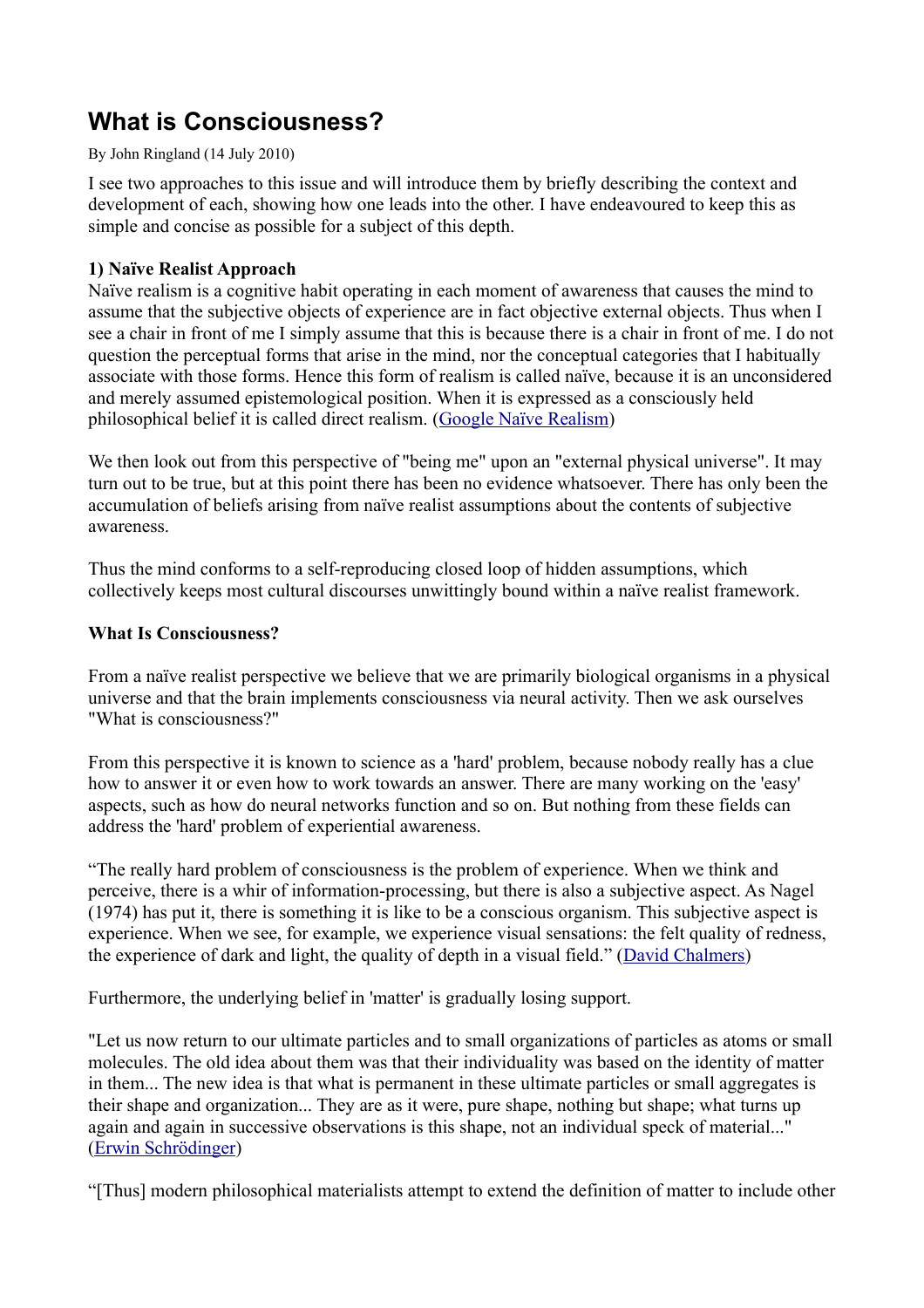scientifically observable entities such as energy, forces, and the curvature of space. However this opens them to further criticism from philosophers such as Mary Midgley who suggest that the concept of 'matter' is elusive and poorly defined." [\(Wikipedia – Materialism\)](https://en.wikipedia.org/wiki/Materialism)

"To some degree skepticism manifests itself in the scientific method, which demands that all things assumed as facts be questioned. But the positivism of many scientists, whether latent or open, is incompatible with skepticism, for it accepts without question the assumption that material effect is impossible without material cause." (The Columbia Encyclopedia)

Empirical science only claims "that a good theory need only provide an empirically adequate description of observable phenomena" (Stanford Encyclopedia of Philosophy, [Rationalism vs.](http://plato.stanford.edu/entries/rationalism-empiricism/)  [Empiricism\)](http://plato.stanford.edu/entries/rationalism-empiricism/)

Empiricism doesn't claim to be able to ascertain any kind of truth but rather it only claims to have phenomenological adequacy regarding descriptions of our perceptions of things. This means that empirical science is fundamentally unable to address any questions of ontology (what actually is) and it can only address questions of phenomenology (that which appears to the human mind).

"Empiricists claim that sense experience is the ultimate source of all our concepts and knowledge" (Stanford Encyclopedia of Philosophy, [Rationalism vs. Empiricism\)](http://plato.stanford.edu/entries/rationalism-empiricism/)

Because of this reliance on the objects of sense perception, combined with the unquestioned assumption that these objects were "objective external" objects, empirical science has exceeded its scope and thereby devolved into Scientism.

This is because they did not question the nature and validity of sense experiences, or of the mind that is having them, but merely took the experiences as being representative of being a person in a physical universe and then went on to make unfounded claims about objective reality.

Naïve realism itself has been challenged by philosophy, psychology and neuroscience, and now quantum mechanics has proven beyond all doubt that naïve realism is a false epistemology that provides false knowledge of reality. The [Stern-Gerlach experiment](https://encrypted.google.com/search?q=stern-gerlach+experiment+explanation) in particular drives this point home.

## **Thus there is a paradigm shift happening!**

"There is a major 'dangerous' scientific idea in contemporary physics, with a potential impact comparable to Copernicus or Darwin. It is the idea that what the physics of the 20th century says about the world might in fact be true." [\(C. Rovelli\)](http://www.edge.org/q2006/q06_9.html)

Quantum mechanics is a rationalist science that goes beyond the limitations of empiricism, and it is revealing startling results that are backed up by evidence.

"We have no satisfactory reason for ascribing objective existence to physical quantities as distinguished from the numbers obtained when we make the measurements which we correlate with them. There is no real reason for supposing that a particle has at every moment a definite, but unknown, position which may be revealed by a measurement of the right kind... On the contrary, we get into a maze of contradiction as soon as we inject into quantum mechanics such concepts as carried over from the language and philosophy of our ancestors. . . It would be more exact if we spoke of 'making measurements' of this, that, or the other type instead of saying that we measure this, that, or the other 'physical quantity'." [\(E. C. Kemble\)](http://books.google.com.au/books?id=IjCNzbJYONIC&pg=PA17)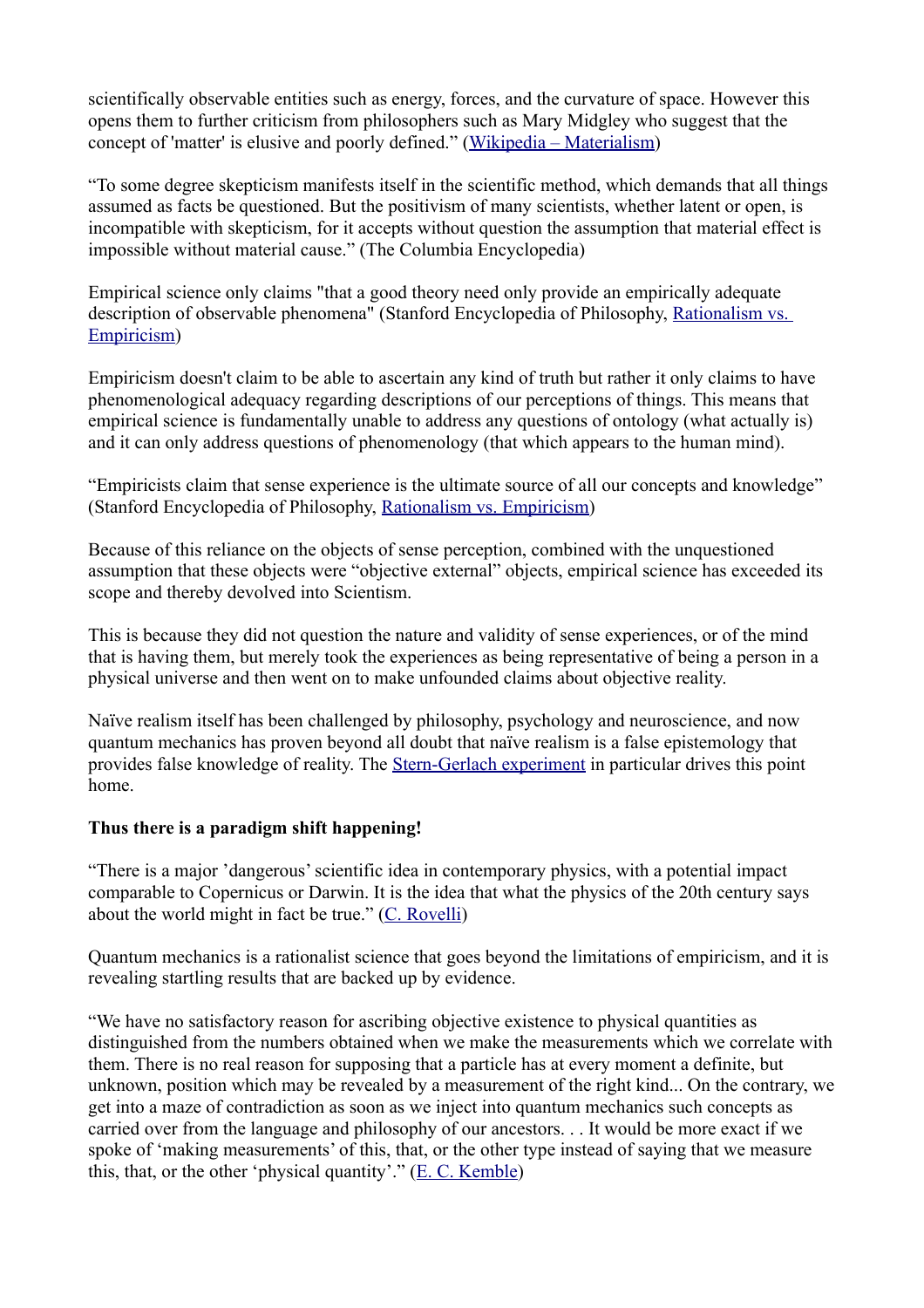" "[W]e have to give up the idea of realism to a far greater extent than most physicists believe today." [\(Anton Zeilinger\)](https://encrypted.google.com/search?q=Anton+Zeilinger). . . By realism, he means the idea that objects have specific features and properties - that a ball is red, that a book contains the works of Shakespeare, or that an electron has a particular spin. . . it may make no sense to think of them as having well defined characteristics." [\(P. Ball\)](http://www.nature.com/news/2007/070416/full/news070416-9.html)

It is not just microscopic particles and atoms that are governed by quantum mechanics.

"Quantum mechanics is increasingly applied to larger and larger objects. Even a one-ton bar proposed to detect gravity waves must be analysed quantum mechanically. In cosmology, a wavefunction for the whole universe is written to study the Big Bang. It gets harder today to nonchalantly accept the realm in which the quantum rules apply as somehow not being physically real. . . Quantum mechanics forces us to abandon naïve realism." [\(B. Rosenblum and F. Kuttner\)](http://www.amazon.com/Quantum-Enigma-Physics-Encounters-Consciousness/dp/0199753814)

"If there is anything to be learned from the long history of the epistemological debate, it is that the issue is by no means simple or trivial, and that whatever is ultimately determined to be the truth of epistemology, we can be sure that it will do considerable violence to our common-sense view of things. . . In science, irrefutable evidence triumphs over incredibility, and this is exactly what gives science the power to discover unexpected or incredible truth." [\(S. Lehar\)](http://cns-alumni.bu.edu/~slehar/webstuff/consc1/consc1a.html)

"The realist interpretation (of quantum mechanics)... challenges the empiricist claim that quantum objects are simply empirical tools to describe observables. Thus, contrary to what we might at first think, the wave-particle duality of quantum objects provides support for the (scientific) realists. We now know that quantum objects behave differently from everyday objects, and we can make an experimentally supported epistemological claim about the quantum world, a very realist claim." [\(A](http://robotics.usc.edu/~geoff/files/quantumMechanics.pdf)  [Critique of the Empiricist Interpretation of Modern Physics\)](http://robotics.usc.edu/~geoff/files/quantumMechanics.pdf)

There is also strong evidence coming from experiments that "suggest that consciousness itself, unaided by known physical mechanisms, can influence physical reality." After decades of accumulated statistical data the "results are unlikely by chance to the order of 10−12 (one in a trillion)." [\(R.G. Jahn and B.J. Dunne\)](http://www.icrl.org/pdf/PEARproposition.pdf)

The current paradigm cannot explain these phenomena. Thus science is forced to shift away from a naïve realist, empiricist, materialist paradigm and a new paradigm is needed!

## **2) Non-Naïve Realist Approach**

From a non-naïve realist perspective, one remains staunchly sceptical (open enquiry, without assumption or prejudice). What can be known for sure from this perspective?

One cannot simply believe in the absolute reality of the person and the world that are portrayed by the contents of awareness. Aside from these contents, there is also the 'process' of awareness itself, which is the 'space' within which the contents arise. If one detaches from following the story that is being portrayed by the contents of awareness and instead focuses on the process of awareness itself, much can be discovered because awareness is no longer constrained by a closed loop of hidden assumptions.

"In reality there is no person, only the watcher identifying himself with the 'I' and the 'mine'... you are not this, there is nothing of yours in this, except the little point of "I am", which is the bridge between the watcher and his dream. "I am this, I am that" is dream, while pure "I am" has the stamp of reality on it." [\(Sri Nisargadatta Maharaj\)](http://www.anandavala.info/miscl/I_Am_That.pdf)

When I am seeing a chair in front of me this is because "I am" the field of awareness and the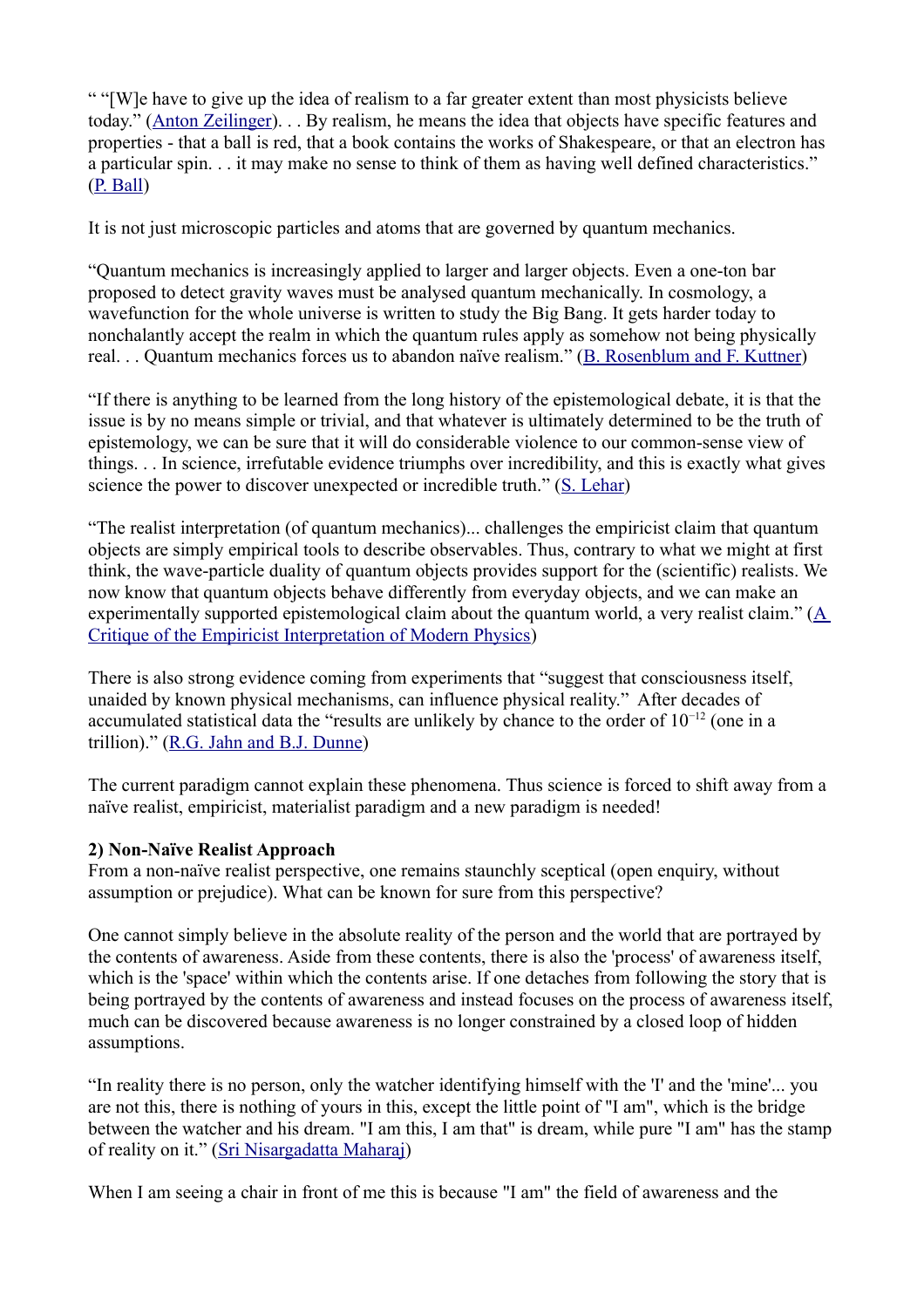content of awareness consists of perceptual forms that the mind has come to associate with the idea of a chair. Thus there is the interplay of sensory experiences and associative (memory) experiences.

If I remain quiet and simply observe the contents of awareness I find that there is ceaseless activity. If this activity is identified with then awareness is carried off on some sequence of thoughts. By bringing awareness back again to "the space of awareness" I can notice that whilst it was carried off on the stream of thoughts, I was not aware of the space of awareness, but only of the thoughts. Thus I was not aware of my self.

As an experiment I can cease bringing awareness back into the space of awareness and I let it be carried off on one sequence of thoughts after another, identifying with and participating in the story of me, body, mind, world, chair, etc. This is the common "everyday" state of mind for most people.

During this process I am wholly absorbed in the story of myself as a person with a body and a mind, living in a world and sitting on a chair. During this process I am not aware of the space of awareness; the "I am", which is the only true certainty. Thus I have lost sight of certainty and entered into a world composed entirely of identifications with sensory phenomena and memory associations which are uncritically interpreted via the conceptual lens of a "person in a world".

"The person is merely the result of a misunderstanding. In reality, there is no such thing. Feelings, thoughts and actions race before the watcher in endless succession, leaving traces in the brain and creating an illusion of continuity. A reflection of the watcher in the mind creates the sense of 'I' and the person acquires an apparently independent existence." [\(Sri Nisargadatta Maharaj\)](http://www.anandavala.info/miscl/I_Am_That.pdf)

There are other experiments that one could conduct as one's degree of detachment increases, such as keeping awareness within the space of awareness whilst the contents of awareness go through various different states (states of mind such as moods, ideas, sleep, dreams, personalities, etc). In all these cases the contents of awareness can change significantly, however the space of awareness remains entirely unchanged. Just as a digital image leaves no trace on a computer screen after it has gone. All kinds of phenomena can play across the 'screen' of awareness, but awareness is not influenced by the content.

"Go within, go beyond. Cease being fascinated with the content of your consciousness. When you reach the deep layers of your true being, you will find that the mind's surface-play affects you very little... A ray of awareness illumines a part of our mind and that part becomes our dream or waking consciousness, while awareness appears as the witness. The witness usually knows only consciousness. Sadhana (path leading to realization) consists in the witness turning back, first on his conscious, then upon himself in his own awareness. Self awareness is Yoga (union with existence)." [\(Sri Nisargadatta Maharaj\)](http://www.anandavala.info/miscl/I_Am_That.pdf)

## **What Is Consciousness?**

From the perspective of awareness within the space of awareness what can be said in answer to the question "What is consciousness?"

Whilst identified with the story of me, body, mind, world, chair, etc it seemed as if consciousness was the mind with its personality, perception, memory, intellect, etc.

However from the perspective of awareness within the space of awareness, I realise that these are the contents of awareness and that consciousness has its root in pure awareness and it unfolds through myriad complex systems of perception, memory, thought, etc into an elaborate cognitive system that we call the mind.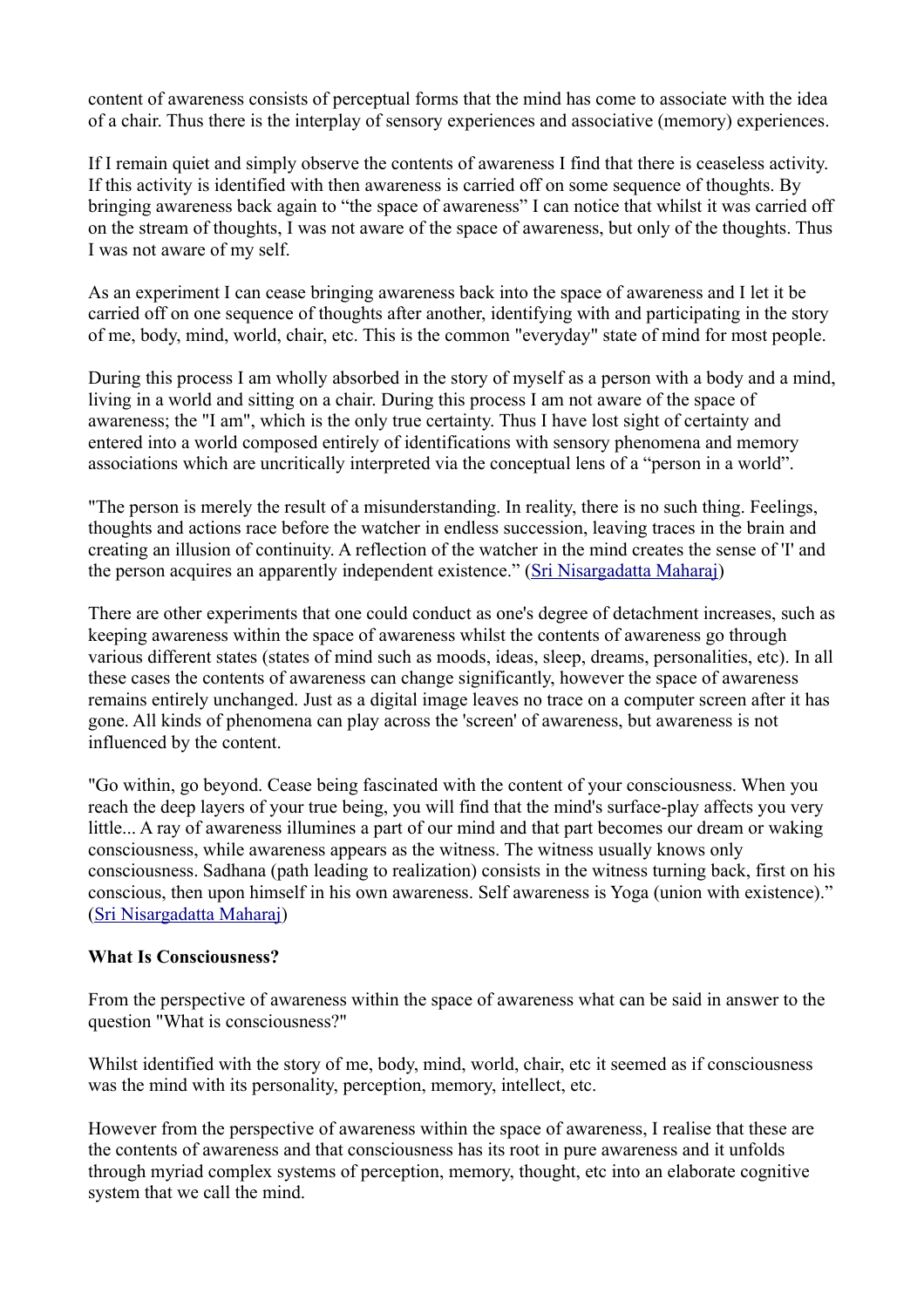This perspective is not a form of solipsism, because although the only thing that I am certain of is "I am" the field of awareness and everything portrayed by the contents of awareness is uncertain, nevertheless, at this deep level of awareness there is an expansiveness of universal awareness. By this I mean that at this level of consciousness there is only one consciousness, but its not 'mine' in a solipsist sense (the ideas 'me' and 'mine' are just contents of awareness) it is a universal consciousness.

To recap I'll summarise with a quote from the Lankavatara Sutra.

"So long as people do not understand the true nature of the objective world, they fall into the dualistic view of things. They imagine the multiplicity of external objects to be real and become attached to them and are nourished by their habit energy. Because of this system of mentation, mind and what belongs to it is discriminated and is thought of as real; this leads to the assertion of an egosoul and its belongings, and thus the mind-system goes on functioning. Depending upon and attaching itself to the dualistic habit of mind, they accept the views of the philosophers founded upon these erroneous distinctions, of being and non-being, existence and non-existence, and there evolves what we call false-imaginations...

False-imaginations rise from the consideration of appearances; things are discriminated as to form, signs and shape; as to having colour, warmth, humidity, mobility or rigidity. False-imagination consists of becoming attached to these appearances and their names...

The five sense functions and their discriminating and thinking function have their risings and complete ending from moment to moment... By setting up names and forms greed is multiplied and thus the mind goes on mutually conditioning and being conditioned. By becoming attached to names and forms, not realising that they have no more basis than the activities of the mind itself, error arises, false-imagination as to pleasure and pain arises, and the way to emancipation is blocked...

By the cessation of the mind-system as a whole is meant, the cessation of discrimination, the clearing away of the various attachments, and, therefore, the clearing away of the defilements of habit-energy in the face of Universal Mind which have been accumulating since beginningless time by reason of these discriminations, attachments, erroneous reasonings, and following acts. Getting rid of the discriminating mortal-mind is Nirvana.

But the cessation of the discriminating-mind cannot take place until there has been a "turning about"' in the deepest seat of consciousness. The mental habit of looking outward by the discriminating-mind upon an external objective world must be given up, and a new habit of realising Truth within the intuitive-mind by becoming one with the Truth itself must be established... With the ending of pleasure and pain, of conflicting ideas, of the disturbing interests of egoism, a state of tranquillisation will be attained in which the truths of emancipation will be fully understood..." [\(Lankavatara Sutra\)](http://www.anandavala.info/miscl/TheLankavataraSutra.pdf)

"When this supercontemplative state is reached, the Yogi acquires pure spiritual realisation through the balanced quiet of the chitta (thinking principle). His perception is now unfailingly exact (or his mind reveals only the truth). This particular perception is unique and reveals that which the rational mind (using testimony, inference and deduction) cannot reveal. It is hostile to, or supersedes all other impressions. When this state of perception is itself also restrained (or superseded) then is pure Samadhi achieved." (Yoga Sutras, Samadhi Pada, 47-51)

How long will it take to get free of the limitations of the discriminating mind?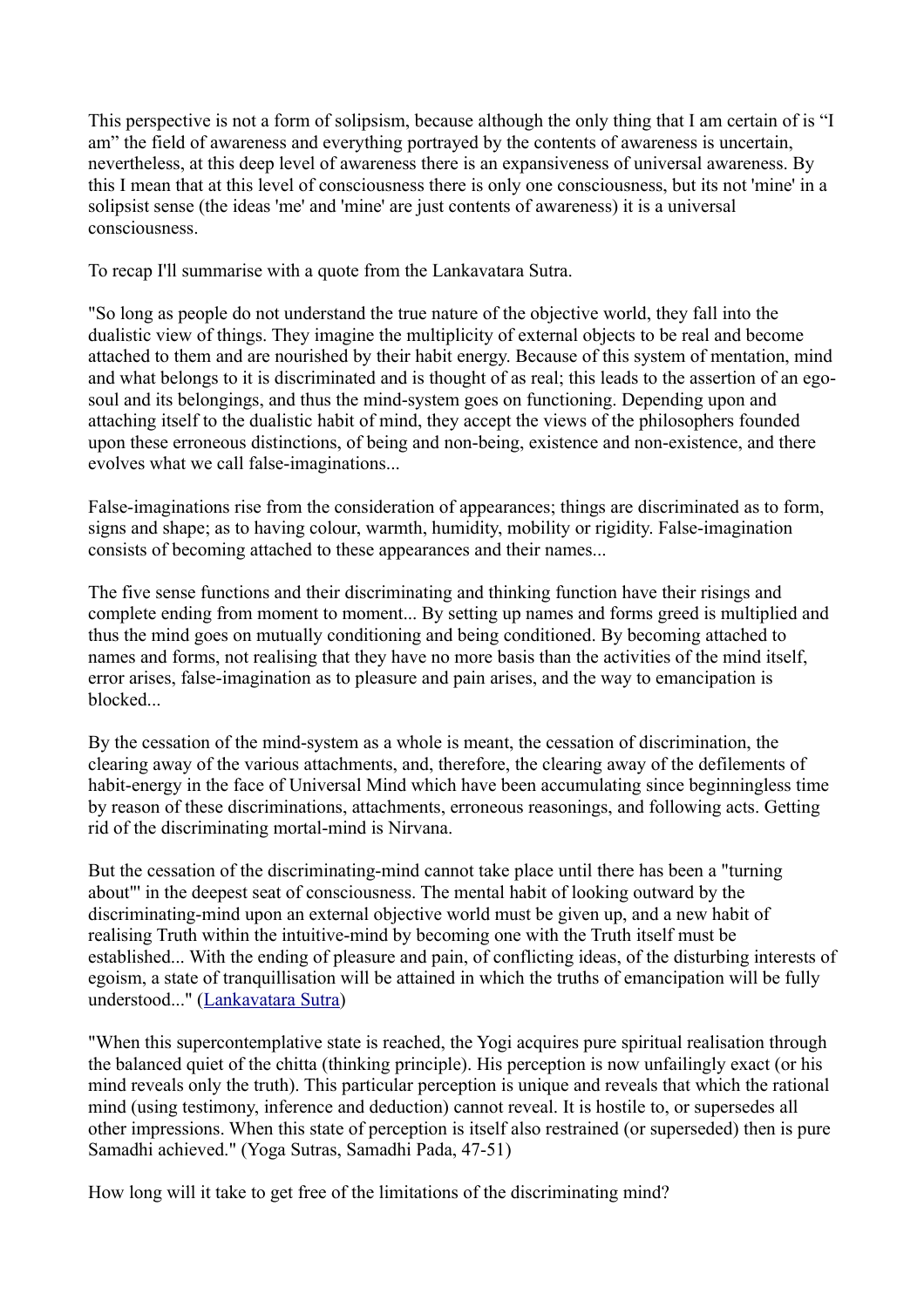"It may take a thousand years, but really no time is required. All you need is to be in dead earnest. Here the will is the deed. If you are sincere, you have it. After all, it is a matter of attitude. Nothing stops you from being a gnani (knower of Supreme Knowledge) here and now, except fear. You are afraid of being impersonal, of impersonal being. It is all quite simple. Turn away from your desires and fears and from the thoughts they create and you are at once in your natural state." [\(Sri](http://www.anandavala.info/miscl/I_Am_That.pdf)  [Nisargadatta Maharaj\)](http://www.anandavala.info/miscl/I_Am_That.pdf)

Only then will you truly know what consciousness is. The answer is not a description in words and ideas (which are just the content of awareness) but a process by which to taste it and know it as your own subjective space of awareness. Only then will the question "what is consciousness?" be answered for you.

One cannot just play with the 'contents' of awareness and thereby come to a deep appreciation of consciousness. So don't just look at these words and think about them, also let them direct your attention to your innermost self and let that perspective inform you.

**So what can be said about consciousness?** Consciousness is the ground of being from which all manifestation arises. It is both universal and personal, and it enlivens and animates all systems, including those thought to be 'inanimate'.

In reality: "That which permeates all, which nothing transcends and which, like the universal space around us, fills everything completely from within and without, that Supreme non-dual Brahman – that thou art." (Sankaracharya)

"The real does not die, the unreal never lived. Once you know that death happens to the body and not to you, you just watch your body falling off like a discarded garment. The real you is timeless and beyond birth and death." [\(Sri Nisargadatta Maharaj\)](http://www.anandavala.info/miscl/I_Am_That.pdf)

"What is it that had birth? Whom do you call a human being? If, instead of seeking explanations for birth, death and after-death, the question is raised as to who and how you are now, these questions will not arise... The body is born again and again. We wrongly identify ourselves with the body, and hence imagine we are reincarnated constantly. No. We must identify ourselves with the true Self (pure awareness). The realised one enjoys unbroken consciousness, never broken by birth or death how can he die? Only those who think 'I am the body' talk of reincarnation. To those who know 'I am the Self' there is no rebirth. Reincarnations only exist so long as there is ignorance. There is no incarnation, either now, before or hereafter. This is the truth." (Sri Ramana Maharshi)

How can this be scientifically understood? A useful analogy is virtual reality simulation, where a single animating source creates worlds of virtual phenomena, where evolving sentient minds experience themselves as individual beings in a world of objects in space and time. The cosmic animating 'thread' that runs through all processes and animates all systems is the innermost awareness that enlivens systems, giving them an 'inner' experiential process. All virtual phenomena are the contents (objects of perception) within a system's experiential process, thus all virtual phenomena lack a fundamental self-nature, they are ephemeral forms without permanent substance, they are 'sunnyata' (empty of self-nature). See [System Science of Virtual Reality](http://anandavala.info/SystemSimulation.pdf) for a detailed mathematical / theoretical analysis of the VR analogy and its correspondence with quantum mechanics and system theory.

Quantum mechanics is compatible with this simulation analogy, for example, "if we accept the quantization of space and time as a basic fact of the structure of our universe, then we may go on to consider how both of these properties happen to be intrinsic to the operations of a computer" (Ross